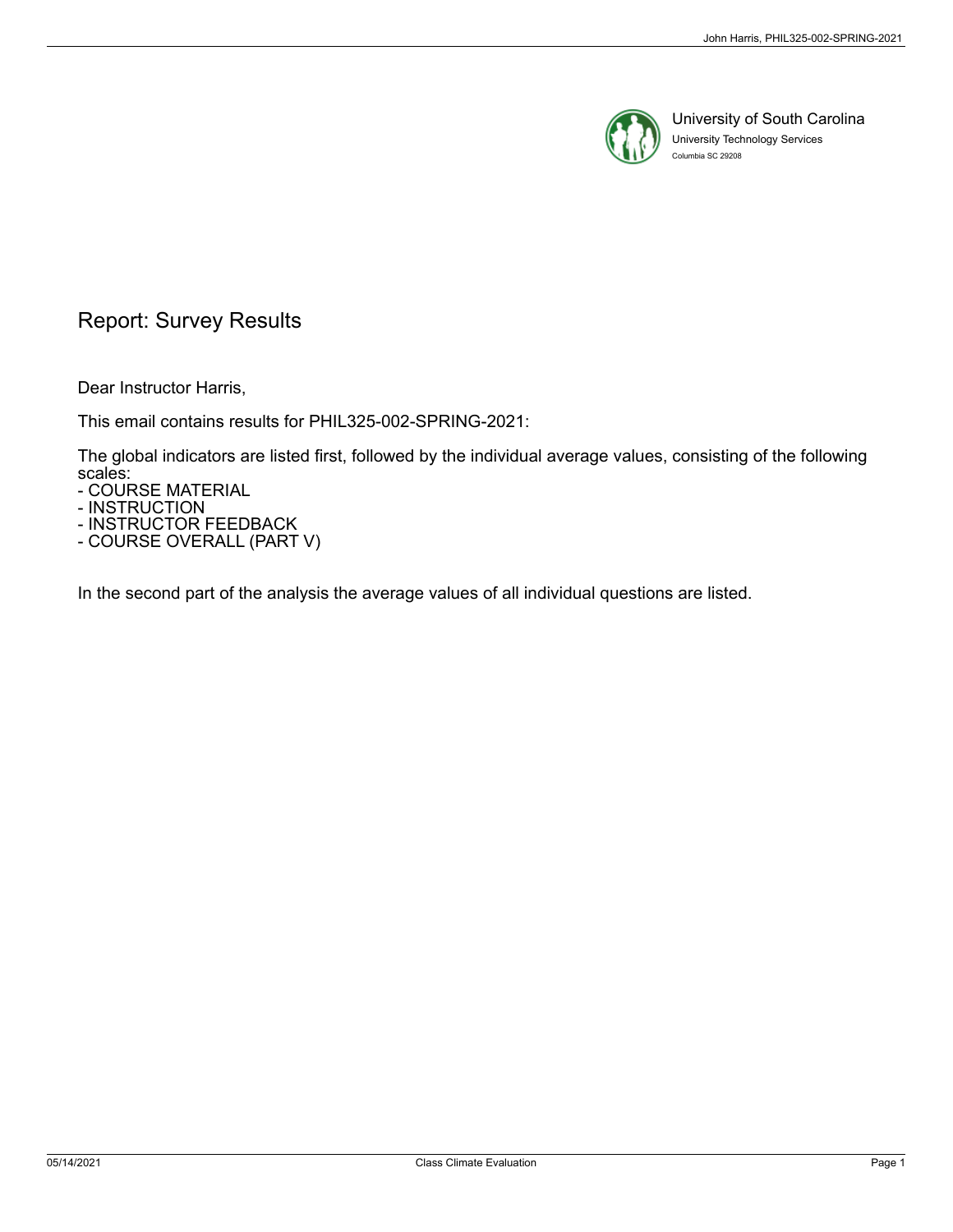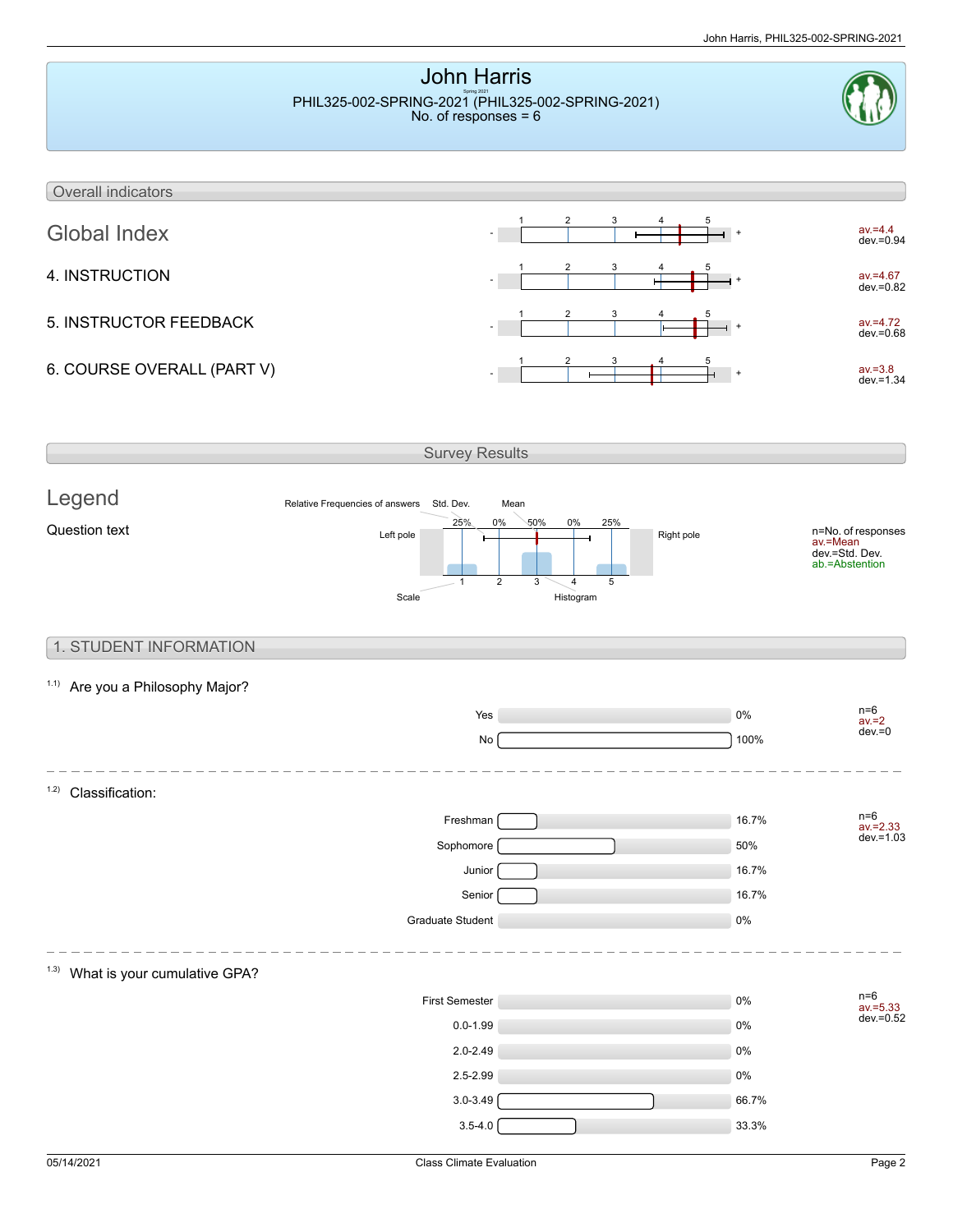## $1.4$ ) What is your anticipated grade in this course?



## 2. COURSE FUNDAMENTALS

| 2.1)  | The instructor clearly stated the instructional<br>objectives of the course.                                                                                                                                                                                                                   | Strongly<br>Disagree | $0\%$<br>$\overline{1}$    | 0%                                        | 16.7%        | 0%                   | 83.3%<br>5 | Strongly<br>Agree   | $n=6$<br>$av = 4.67$<br>dev.=0.82                |
|-------|------------------------------------------------------------------------------------------------------------------------------------------------------------------------------------------------------------------------------------------------------------------------------------------------|----------------------|----------------------------|-------------------------------------------|--------------|----------------------|------------|---------------------|--------------------------------------------------|
| 2.2)  | The instructor clearly stated the method by which<br>your final grade would be determined.                                                                                                                                                                                                     | Strongly<br>Disagree | 0%                         | $\overline{2}$<br>0%                      | 3<br>0%      | 0%                   | 100%       | Strongly<br>Agree   | $n=6$<br>$av = 5$<br>$dev = 0$                   |
| 2.3)  | The instructor clearly explained any special<br>requirements of attendance which differ from the<br>attendance policy of the University.                                                                                                                                                       | Strongly<br>Disagree | $\mathbf{1}$<br>0%         | $\overline{2}$<br>0%                      | 3<br>0%      | 0%                   | 5<br>100%  | Strongly<br>Agree   | n=6<br>$av = 5$<br>$dev = 0$                     |
| 2.4)  | The instructor clearly graded and returned the<br>student's written work (e.g., examinations and<br>papers) in a timely manner.                                                                                                                                                                | Strongly<br>Disagree | $\mathbf{1}$<br>0%         | $\overline{2}$<br>0%                      | 3<br>0%      | $\overline{4}$<br>0% | 5<br>100%  | Strongly<br>Agree   | n=6<br>$av = 5$<br>$dev = 0$                     |
| (2.5) | The instructor met the class regularly and at the<br>scheduled times.                                                                                                                                                                                                                          | Strongly<br>Disagree | $\mathbf{1}$<br>$0\%$      | $\overline{2}$<br>0%                      | 3<br>0%      | 4<br>0%              | 5<br>100%  | Strongly<br>Agree   | $n=6$<br>$av = 5$<br>$dev = 0$                   |
| 2.6)  | The instructor scheduled a reasonable number of<br>office hours per week.                                                                                                                                                                                                                      | Strongly<br>Disagree | $\mathbf{1}$<br>$0\%$<br>1 | $\overline{2}$<br>$0\%$<br>$\overline{2}$ | 3<br>0%<br>3 | $\overline{4}$<br>0% | 5<br>100%  | Strongly<br>Agree   | $n=6$<br>$av = 5$<br>$dev = 0$                   |
| 2.7)  | The instructor was available outside the classroom.<br>(In selecting your rating, consider the instructor's<br>availability via established office hours,<br>appointments, and other opportunities for face-to-<br>face interaction as well as via telephone, e-mail, fax<br>and other means). | Strongly<br>Disagree | $0\%$                      | 0%<br>$\overline{2}$                      |              | 0%<br>3              | 100%       | Strongly<br>Agree   | $n=6$<br>$av = 4$<br>$dev = 0$                   |
| 2.8)  | If web sites, Blackboard, or other Internet resources<br>were a part of this course, to what extent did they<br>enhance or detract from your learning experience in<br>the course.                                                                                                             | Greatly<br>Detracted | 25%<br>$\overline{1}$      | 0%<br>$\overline{2}$                      | 25%<br>3     | 25%<br>4             | 25%<br>5   | Greatly<br>Enhanced | $n=4$<br>$av = 3.25$<br>$dev = 1.71$<br>$ab = 2$ |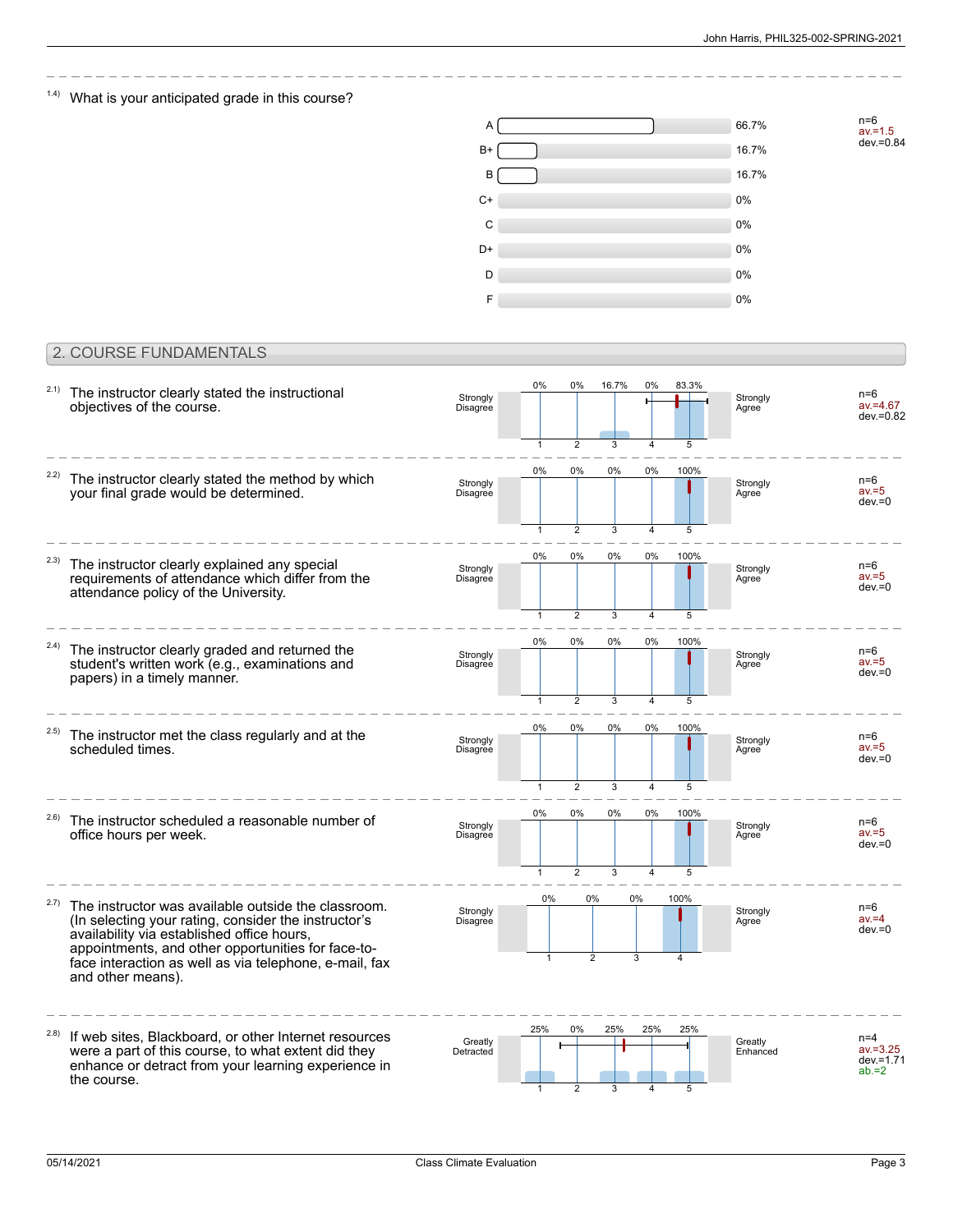#### 3. COURSE MATERIAL How helpful were the readings in contributing to the course objectives? 3.1) Very helpful Not at all helpful n=5  $av = 3.8$ dev.=1.1 0% 1 0%  $\mathfrak{D}$ 60% 3 0% 4 40% 5 Related to my other courses, the material covered was: 3.2) Very Hard Very Easy n=5 av.=2.2  $dev = 0.84$ 20% 1 40%  $\mathcal{D}$ 40% 3 0%  $\overline{A}$ 0% 5  $3.3)$  Related to my other courses, the workload was: Very Hard Very Easy n=5 av.=2.4  $dev = 0.89$ 20% 1 20% 2 60% 3 0% 4 0% 5 4. INSTRUCTION  $4.1)$  The instructor was well prepared for class. Strongly Agree Strongly Disagree n=6 av.=4.67 dev.=0.82 0% 1 0% 2 16.7% 3 0% 4 83.3% 5  $4.2$ ) The instructor presented the material clearly. Strongly Agree Strongly Disagree n=6 av.=4.67 dev.=0.82 0% 1 0%  $\overline{2}$ 16.7% 3 0% 4 83.3% 5 The instructor used class time productively and effectively. 4.3) Strongly Agree Strongly Disagree n=6 av.=4.67 dev.=0.82 0% 1 0%  $\overline{\phantom{a}}$ 16.7% 3 0% 4 83.3% 5  $4.4$ ) The instructor was enthusiastic and engaging. Strongly Agree Strongly Disagree n=6 av.=4.67  $dev = 0.82$ 0% 1 0%  $\mathfrak{D}$ 16.7% 3 0% 4 83.3% 5 The instructor was receptive and responsive to student questions and comments. 4.5) **Strongly** Agree Strongly Disagree n=6 av.=4.67 dev.=0.82 0% 1 0% 2 16.7% 3 0% 4 83.3% 5 5. INSTRUCTOR FEEDBACK  $5.1)$  The instructor's comments on work were helpful. Strongly Agree Strongly Disagree n=6 av.=4.67 dev.=0.82 0% 1 0% 2 16.7% 3 0% 4 83.3% 5  $5.2)$  The instructor's evaluation of work was fair. Strongly Agree Stro Disa n=6 av.=4.67 dev.=0.82 0% 1 0% 2 16.7% 3 0% 4 83.3% 5

 $5.3)$  The instructor treated students with respect.

|                      |    | - . -          | .  |       |       |                   |
|----------------------|----|----------------|----|-------|-------|-------------------|
| Strongly<br>Disagree |    |                |    |       |       | Strongly<br>Agree |
|                      | 1  | 2              | 3  | 4     | 5     |                   |
|                      | 0% | 0%             | 0% | 16.7% | 83.3% |                   |
| Strongly<br>Disagree |    |                |    |       |       | Strongly<br>Agree |
|                      |    | $\mathfrak{p}$ | 3  |       | 5     |                   |
|                      |    |                |    |       |       |                   |

n=6 av.=4.83 dev.=0.41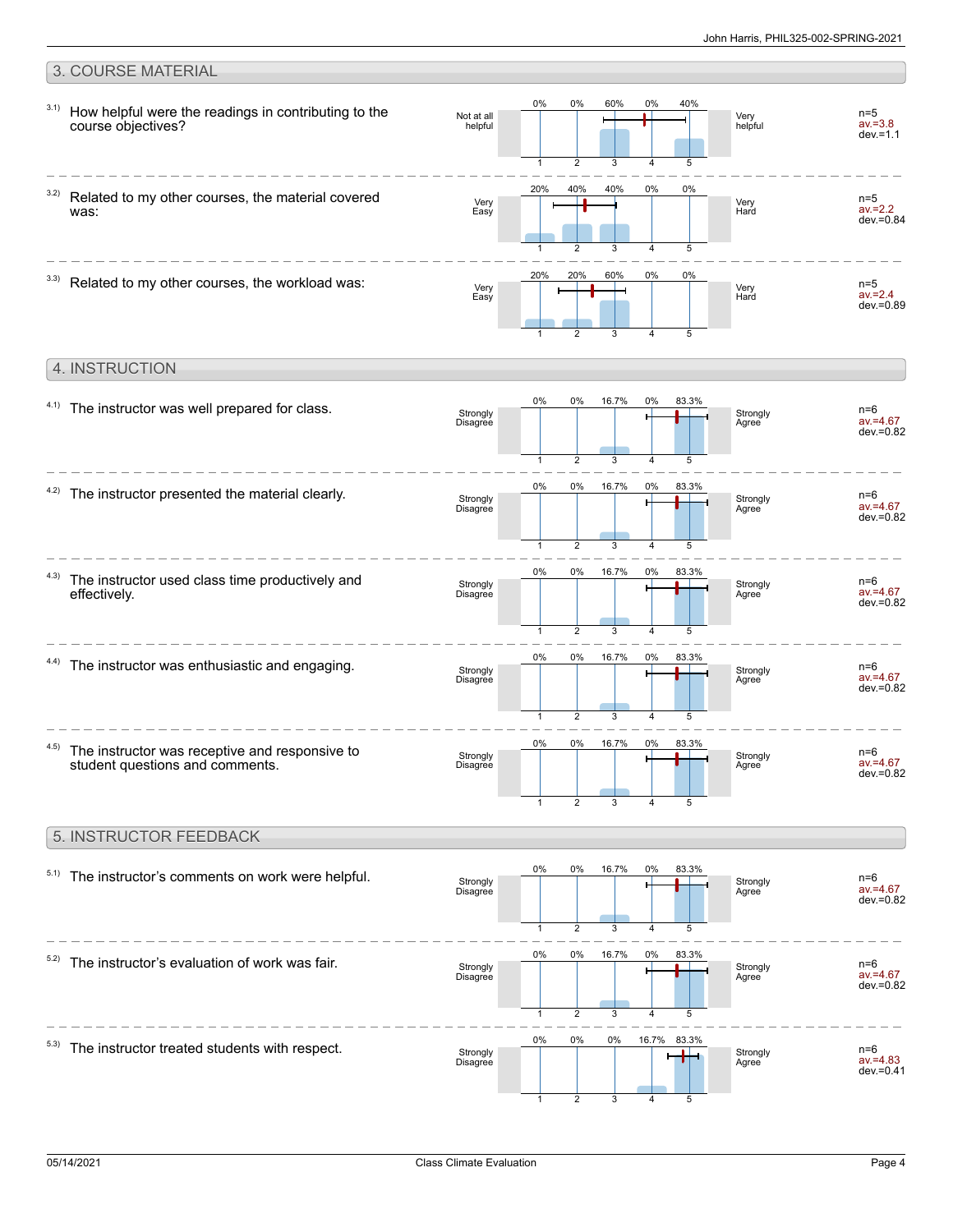#### 6. COURSE OVERALL (PART V) 20% 0% 20% 20% 40% 6.1) How would you rate this course compared to other Very Poor **Excellent** n=5 av.=3.6 dev.=1.67 courses? 2 3 4 5 1  $\frac{1}{2}$  $- - - -$ 0% 0% 40% 20% 40% 6.2) How would you rate this instructor compared to other Very Poor **Excellent** n=5 av.=4 dev.=1 instructors? 3 51 2 4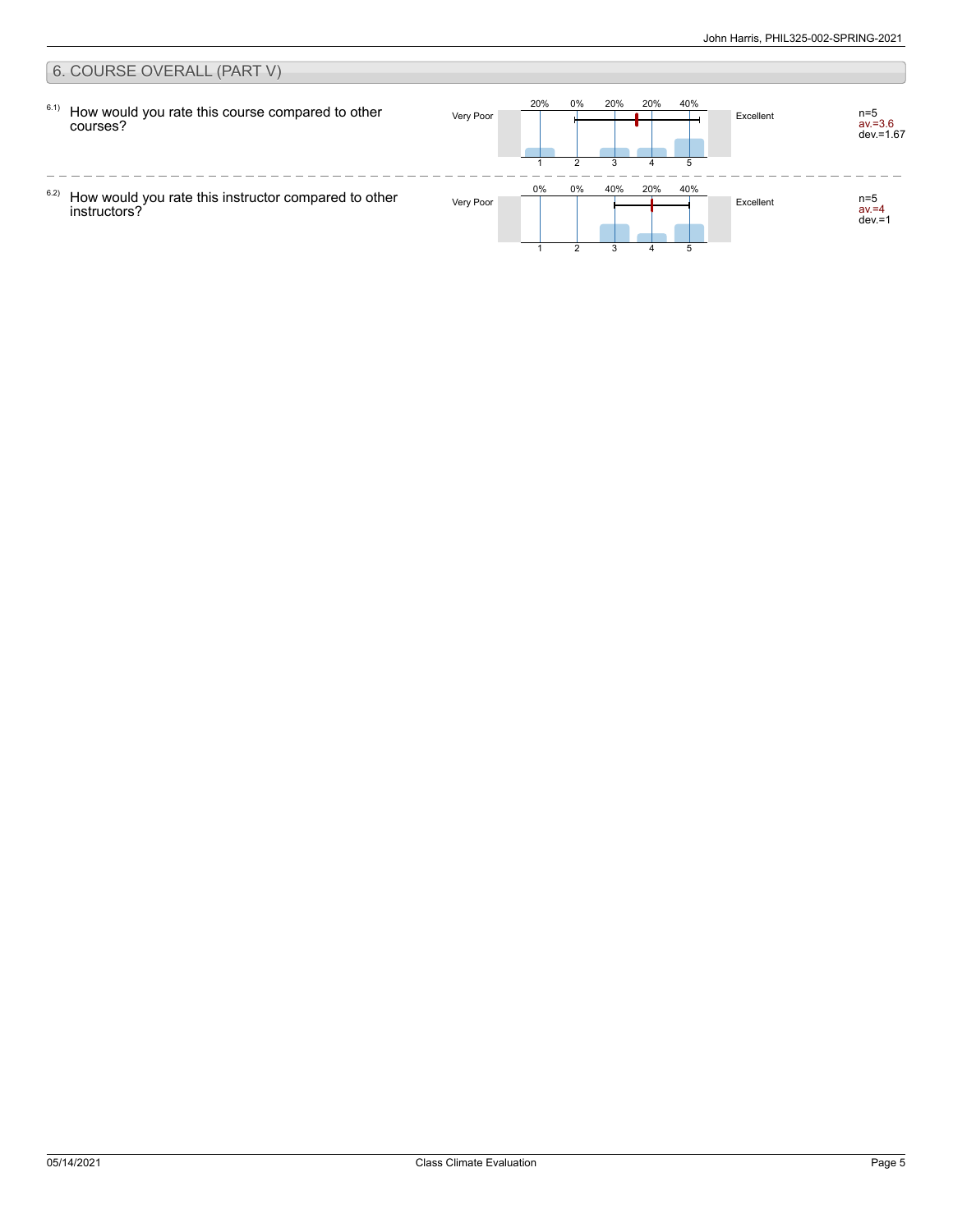n=6 av.=4.67 md=5.00 dev.=0.82

n=6 av.=5.00 md=5.00 dev.=0.00

n=6 av.=5.00 md=5.00 dev.=0.00

n=6 av.=5.00 md=5.00 dev.=0.00

n=6 av.=5.00 md=5.00 dev.=0.00

n=6 av.=4.00 md=4.00 dev.=0.00

 $n=4$  av $=3.25$  md=3.50 dev $=1.71$ 

Agree n=6 av.=5.00 md=5.00 dev.=0.00

# Profile

Subunit: Philosophy

Name of the course: (Name of the survey)

Name of the instructor: John Harris PHIL325-002-SPRING-2021

> **Strongly** Disagree

> **Strongly Disagree**

**Strongly Disagree** 

**Strongly Disagree** 

**Strongly** Disagree

**Strongly Disagree** 

**Strongly Disagree** 

**Greatly** Detracted

Values used in the profile line: Mean

### 2. COURSE FUNDAMENTALS

- 2.1) The instructor clearly stated the instructional objectives of the course.
- <sup>2.2)</sup> The instructor clearly stated the method by which your final grade would be determined.
- <sup>2.3)</sup> The instructor clearly explained any special requirements of attendance which differ from the attendance policy of the University.
- <sup>2.4)</sup> The instructor clearly graded and returned the student's written work (e.g., examinations and papers) in a timely manner.
- 2.5) The instructor met the class regularly and at the scheduled times.
- 2.6) The instructor scheduled a reasonable number of office hours per week.
- 2.7) The instructor was available outside the classroom. (In selecting your rating, consider the instructor's availability via established office
- 2.8) If web sites, Blackboard, or other Internet resources were a part of this course, to what extent did they enhance or detract from your

#### 3. COURSE MATERIAL

3.1) How helpful were the readings in contributing to the course objectives? Not at all helpful Very<br>helpful n=5 av.=3.80 md=3.00 dev.=1.10 3.2) Related to my other courses, the material covered was: Very Easy Very<br>Hard Hard n=5 av.=2.20 md=2.00 dev.=0.84 3.3) Related to my other courses, the workload was: Very Easy Very<br>Hard n=5 av.=2.40 md=3.00 dev.=0.89

### 4. INSTRUCTION

- 4.1) The instructor was well prepared for class. Strongly
- 4.2) The instructor presented the material clearly. Strongly
- 4.3) The instructor used class time productively and effectively.
- 4.4) The instructor was enthusiastic and engaging. Strongly
- 4.5) The instructor was receptive and responsive to student questions and comments.



Strongly<br>Agree

Strongly<br>Agree

Strongly<br>Agree

Strongly<br>Agree

Strongly<br>Agree

Strongly<br>Agree

Strongly<br>Agree

Greatly<br>Enhanced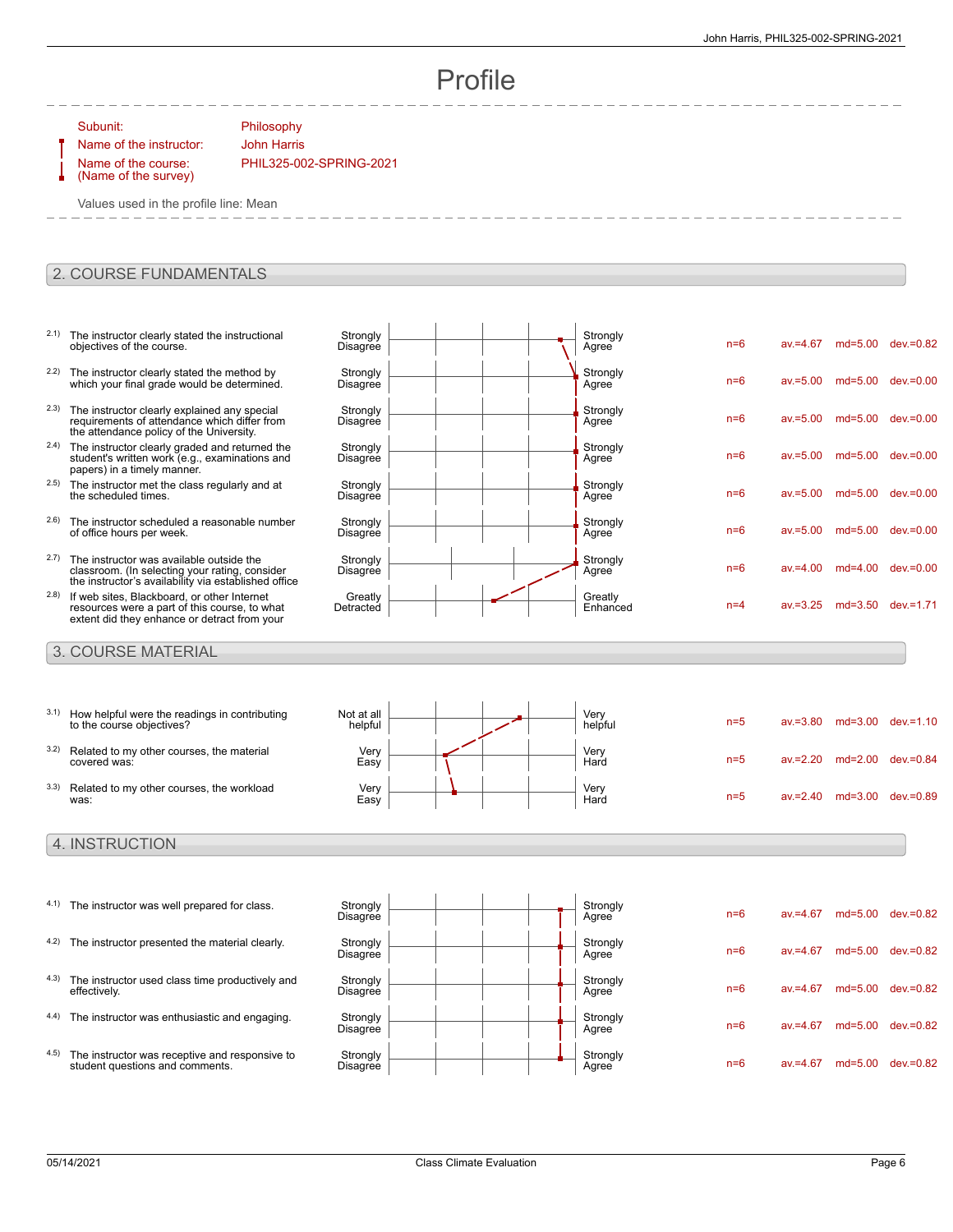## 5. INSTRUCTOR FEEDBACK

| 5.1) | The instructor's comments on work were<br>helpful.           | Strongly<br>Disagree | Strongly<br>Agree | $n=6$ | $av = 4.67$ |           | md=5.00 dev.=0.82 |
|------|--------------------------------------------------------------|----------------------|-------------------|-------|-------------|-----------|-------------------|
| 5.2) | The instructor's evaluation of work was fair.                | Strongly<br>Disagree | Strongly<br>Agree | $n=6$ | $av = 4.67$ | md=5.00   | dev.=0.82         |
| 5.3) | The instructor treated students with respect.                | Strongly<br>Disagree | Strongly<br>Agree | $n=6$ | $av = 4.83$ | md=5.00   | dev.=0.41         |
|      | 6. COURSE OVERALL (PART V)                                   |                      |                   |       |             |           |                   |
|      |                                                              |                      |                   |       |             |           |                   |
| 6.1) | How would you rate this course compared to<br>other courses? | Very Poor            | Excellent         | $n=5$ | $av = 3.60$ | $md=4.00$ | dev.=1.67         |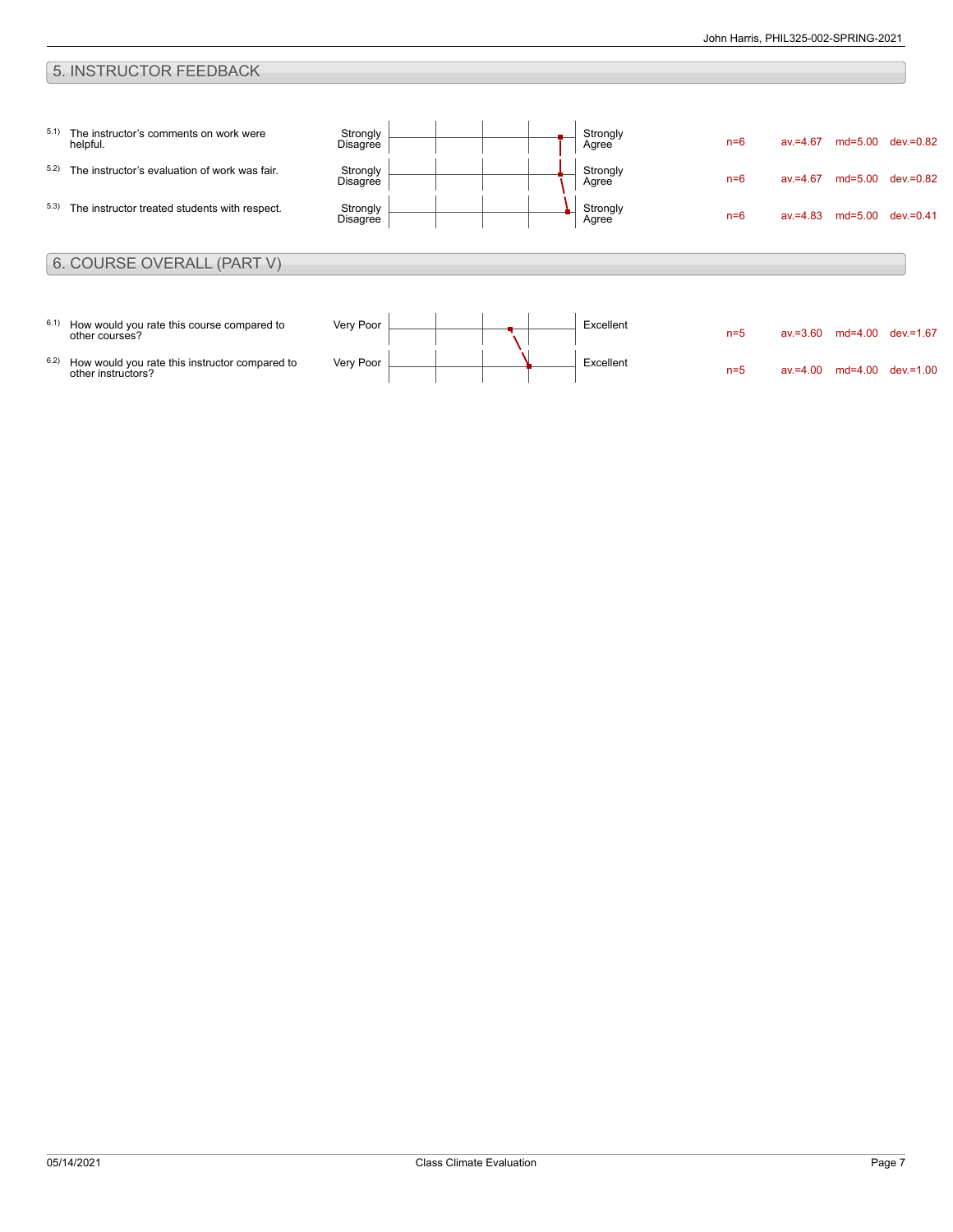# Profile Line for Indicators